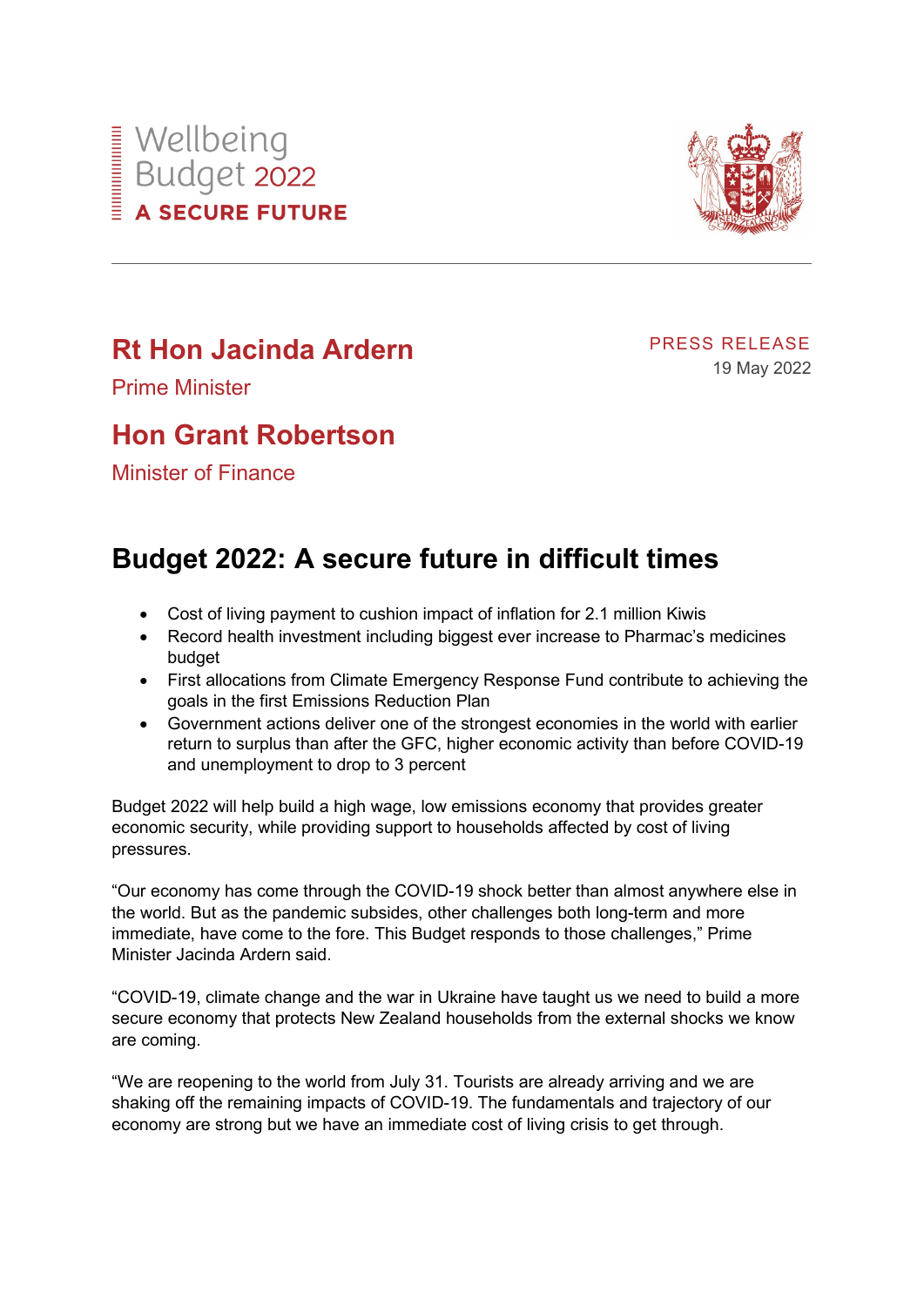"The Budget eases the impact of global inflation on families. While we know the current storm will pass, it's important we do what we can to take the hard edges off it now.

"The cost of living package contained in the Budget deals with the here and now by extending reductions to fuel excise duty and road user charges for a further two months, creating a temporary \$27 a week payment for New Zealanders earning up to \$70,000 a year, who are not already receiving the Winter Energy Payment and extending half price public transport fares.

"These initiatives come on top of the significant lifts to main benefits, student allowances, and family tax credits implemented on April 1 and the Winter Energy Payment from May 1.

"These are practical measures as families come through the hardest period post-COVID-19 and as the world responds to the war in Ukraine.

"Our successful economic management focused on people enables us to make these investments. We have record low unemployment, economic activity that is higher than it was before COVID-19, and Government debt that is lower than most countries we compare ourselves to.

"Budget 2022 makes investments that secure our future. We're making our largest ever investment in the health system and Pharmac because New Zealanders need and deserve first class access to health services and medicines right across the country.

"The landmark Emissions Reduction Plan and first allocations from the Climate Emergency Response Fund will put us on track to meet the goals of our first emissions budget, and ensure New Zealand is on course to build a low emissions economy that provides greater economic security for everyone.

"We're investing now to make sure we're ready and secure for what lies ahead. Be it the impact of climate change or growing pressure on health services, now is not the time to take our eye off the ball," Jacinda Ardern said.

"Wellbeing Budget 2022 – A Secure Future charts the course for economic security and a high wage, low emissions economy as the world emerges from the COVID-19 pandemic," Grant Robertson said.

"We can do this because our economy has come through COVID-19 better than nearly any other country in the world, as a result of our strong public health and economic management.

"Our successful COVID-19 response provides a launch-pad for growing our economy, creating new high-wage jobs with our response to climate change and improving health outcomes for New Zealanders. All while keeping debt low and a forecast return to surplus with balanced spending decisions.

"Our economy is one of the strongest in the world with triple-A credit ratings, record-low unemployment, lower debt than Australia, the US, UK and Canada and good growth.